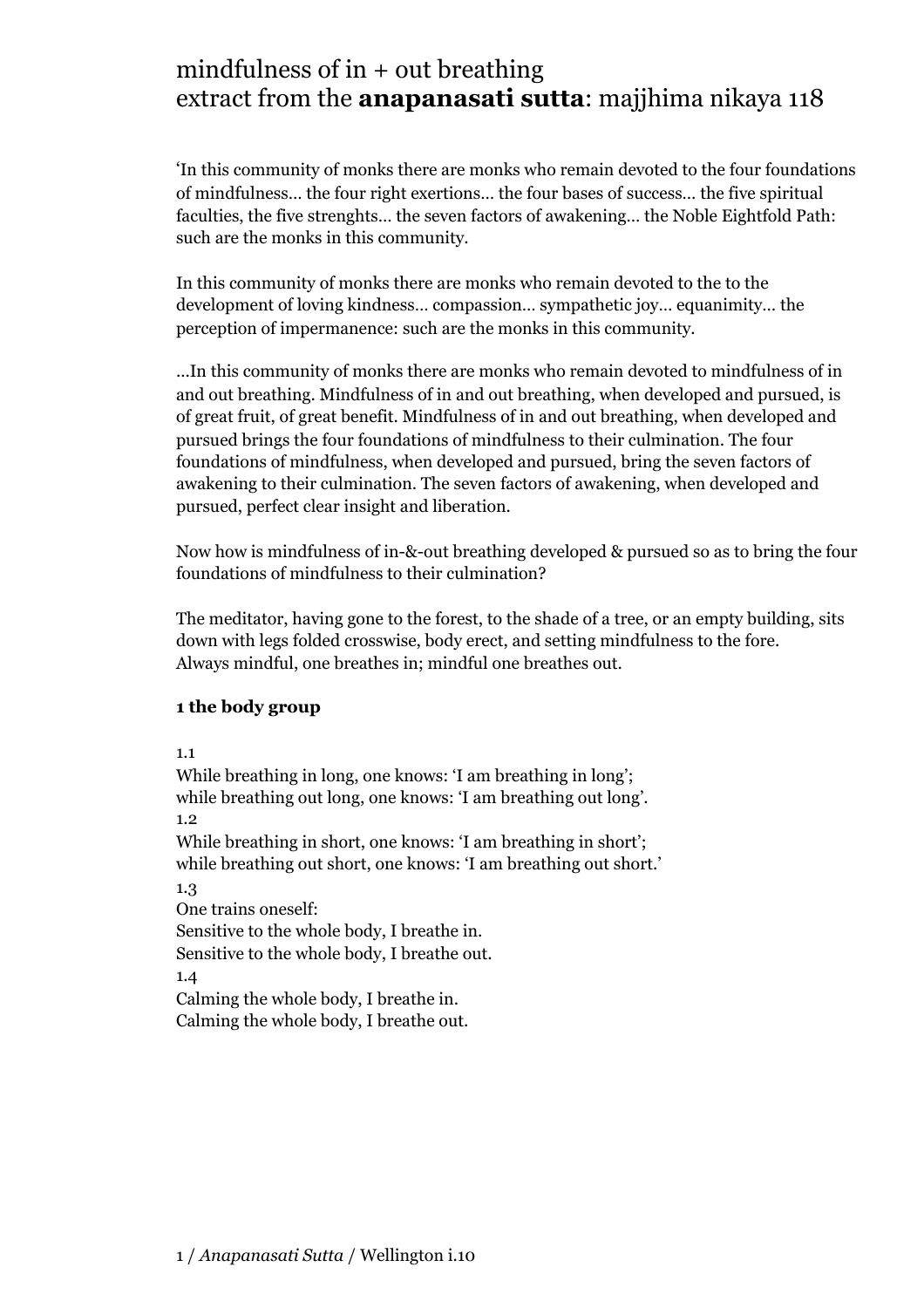### **2 the feelings group**

2.1 One trains oneself: 'Sensitive to rapture, I breathe in'; 'Sensitive to rapture, I breathe out'. 2.2 'Sensitive to bliss, I breathe in'; 'Sensitive to bliss, I breathe out'. 2.3 'Sensitive to mental processes, I breathe in'; 'Sensitive to mental processes, I breathe out'. 2.4 'Calming mental processes, I breathe in'; 'Calming mental processes, I breathe out'.

#### **3 the mind group**

3.1

One trains oneself: 'Sensitive to the mind, I breathe in'; 'Sensitive to the mind, I breathe out'. 3.2 'Gladdening the mind, I breathe in'; 'Gladdening the mind, I breathe out'. 3.3 'Steadying the mind, I breathe in'; 'Steadying the mind, I breathe out'. 3.4 'Liberating the mind, I breathe in'; 'Liberating the mind, I breathe out'.

### **4 the wisdom group**

4.1

One trains oneself: 'Focusing on impermanence, I breathe in'; 'Focusing on impermanence, I breathe out'. 4.2 'Focusing on fading away, I breathe in'; 'Focusing on fading away, I breathe out'. 4.3 'Focusing on cessation, I breathe in'; 'Focusing on cessation, I breathe out'. 4.4 'Focusing on relinquishment, I breathe in';

'Focusing on relinquishment, I breathe out'.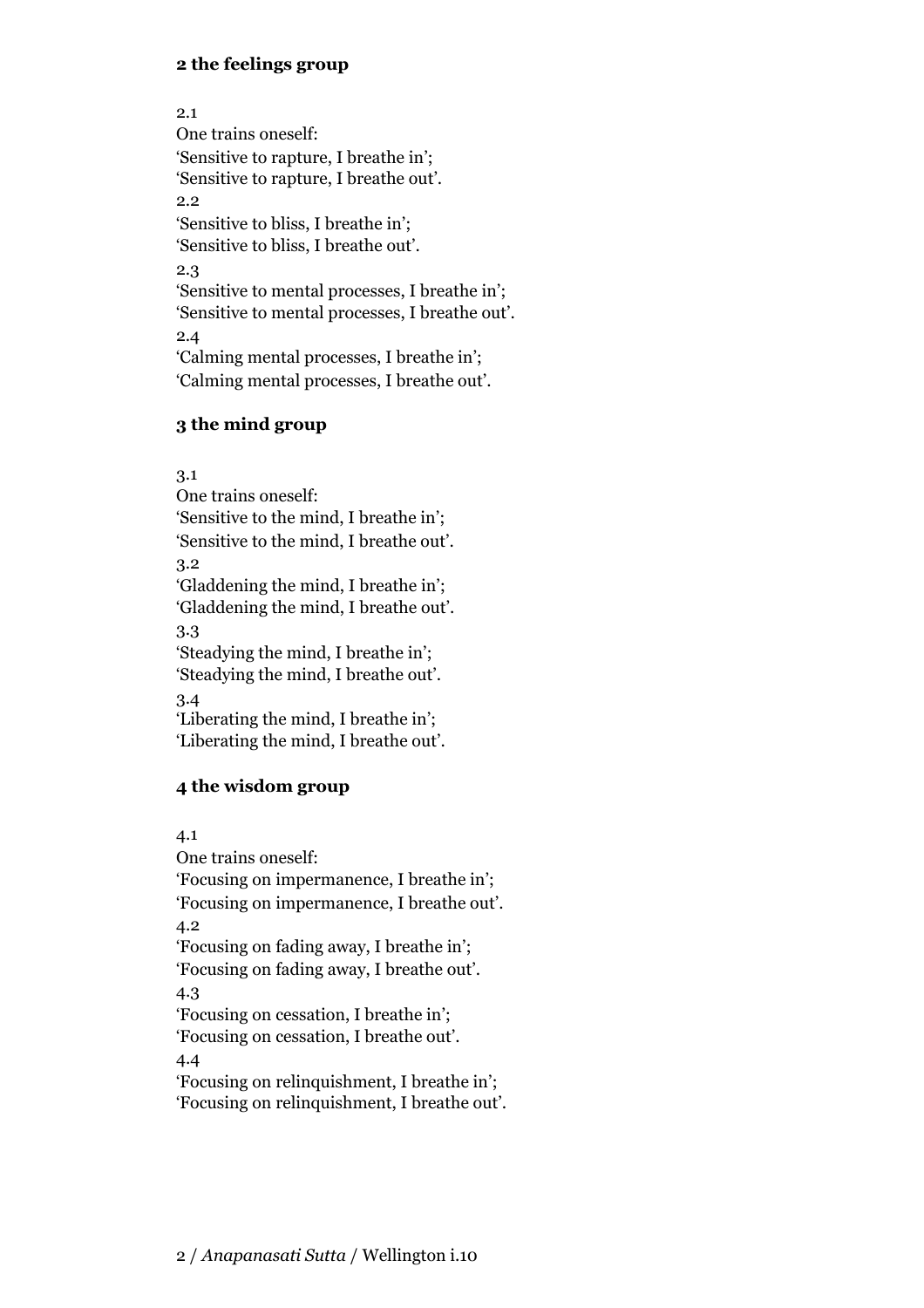# anapanasati sutta: contemplations i, ii **the breath**

#### *1.1*

*While breathing in long, one knows: 'I am breathing in long'; while breathing out long, one knows: 'I am breathing out long'.*

#### *1.2*

*While breathing in short, one knows: 'I am breathing in short'; while breathing out short, one knows: 'I am breathing out short.'*

## $\mathbf{r}$

In the first two contemplations of the anapanasati sutta we are training the mind to: Connect with the breath, experience the breath, and stay engaged with the experience. Precise, relaxed attention and a quality of appreciative awareness. There are three aspects of breathing it can be helpful to turn our attention to: Location, duration, quality

#### **i Location**

Where is the sensation of the breath most distinct? This may change over the period of meditation: move your attention in response

**Following** the in-breath and out-breath. Follow the in-breath from nostril, to chest, to abdomen Follow the out-breath from abdomen, to chest, to nostril If this gets tiring when you get more concentrated, switch to *resting*.

**Resting attention on** a specific point and leaving it there especially beneficial for establishing the one-pointedness *ekaggata*

#### **ii Duration: long and short breaths**

Can differ from sit to sit, from person to person Don't worry about getting the 'right answer'

### **Sensing** the duration

Sensing the relative length or shortness of each breath intuitively without counting Does the breath feel long or short? What the duration of this breath feel like relative to the previous breaths? Staying connected to beginning, middle and end of the breath. Start with half breaths: Stay connected to the beginning, middle and the end of the in breath; then the beginning, middle and the end of the out breath

## 3 / *Anapanasati Sutta* / Wellington i.10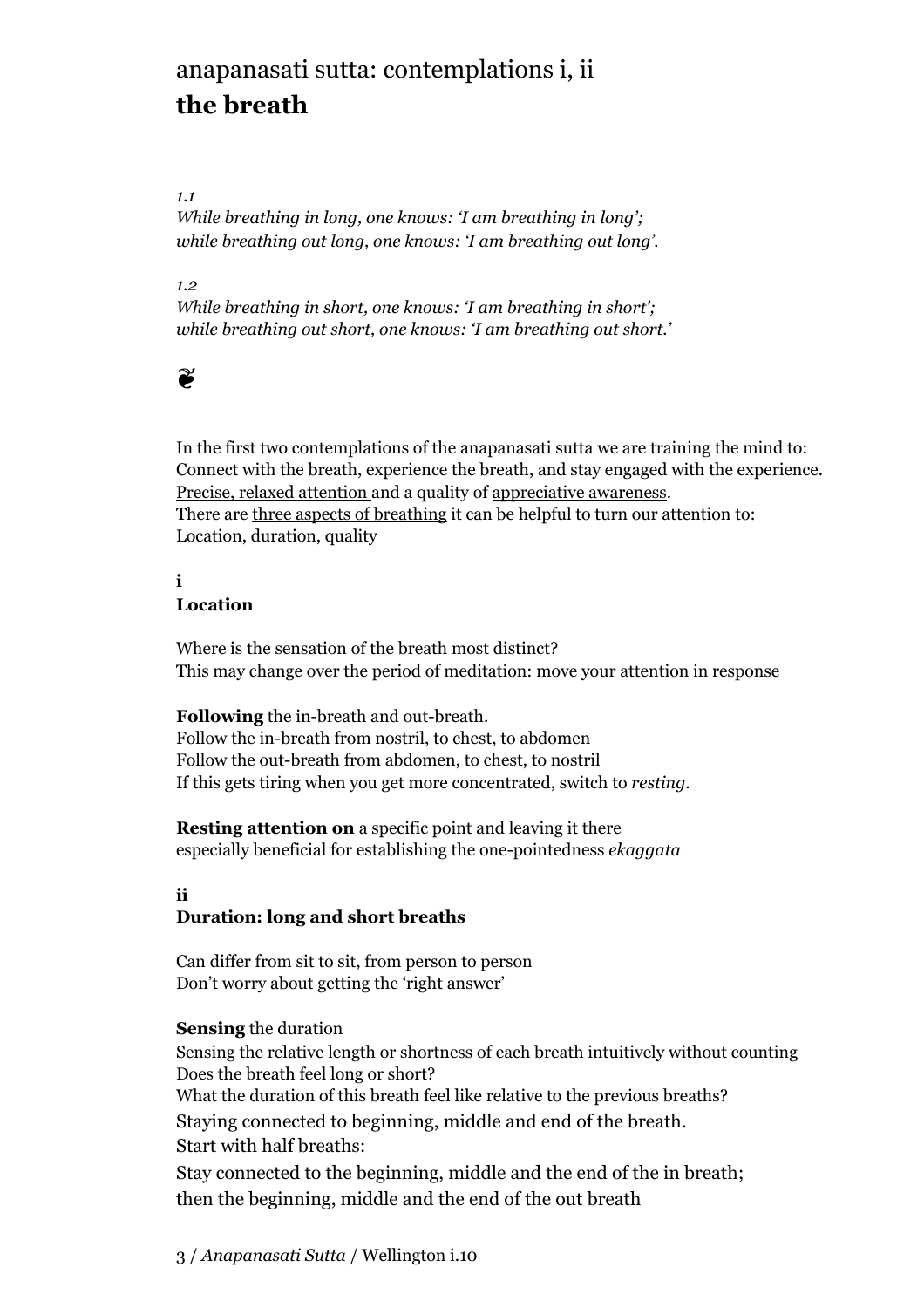### iii **Quality**

Again, just notice, what is happening? What is the quality, the texture, of this breath? Noticing, is the breath: smooth/rough, easy/forced, deep/shallow, slow/fast?

Not *thinking* about the breathing, but *feeling* it, connecting to the direct experience of it. It might be enough to **feel** the character of the breath without giving it a name. At other times, a **simple label** might make the experience clearer. You can use the words in the list above, or others that describe the breath. **Focus on the experience** rather than finding the correct word Don't make the noting a complication.

Notice how the three aspects of the breath **affect each other**

When there's a long breath: Where in the body do you feel it? What's its quality?

When there's a short breath: Where in the body do you feel it? What's its quality?

#### **Keeping the connection**

The breath can become **subtler** the more you become absorbed in it If we notice this, and stay connected, the attention becomes subtler and subtler. You can lose the breath in this transition. Be responsive, and adjust your attention accordingly. If you lose the breath entirely, start over. Find where the breath is and connect with location, duration, quality. The same is true when you become aware that you have become distracted. Simply start over with patience and kindness.

Take the process as the path

#### *counting*

If it is helpful, use the **counting** to keep the attention connected to the breath. Dhammaloka, drawing on Ledi Sayadaw:

'Count only those breaths that you have perceived clearly and with mindfulness. If any of them wasn't clearly perceived, simply repeat the previous number.

If you've lost the count, go back to one.

The essential thing [when using counting] is to make the perception clear and the attention strong and firm'.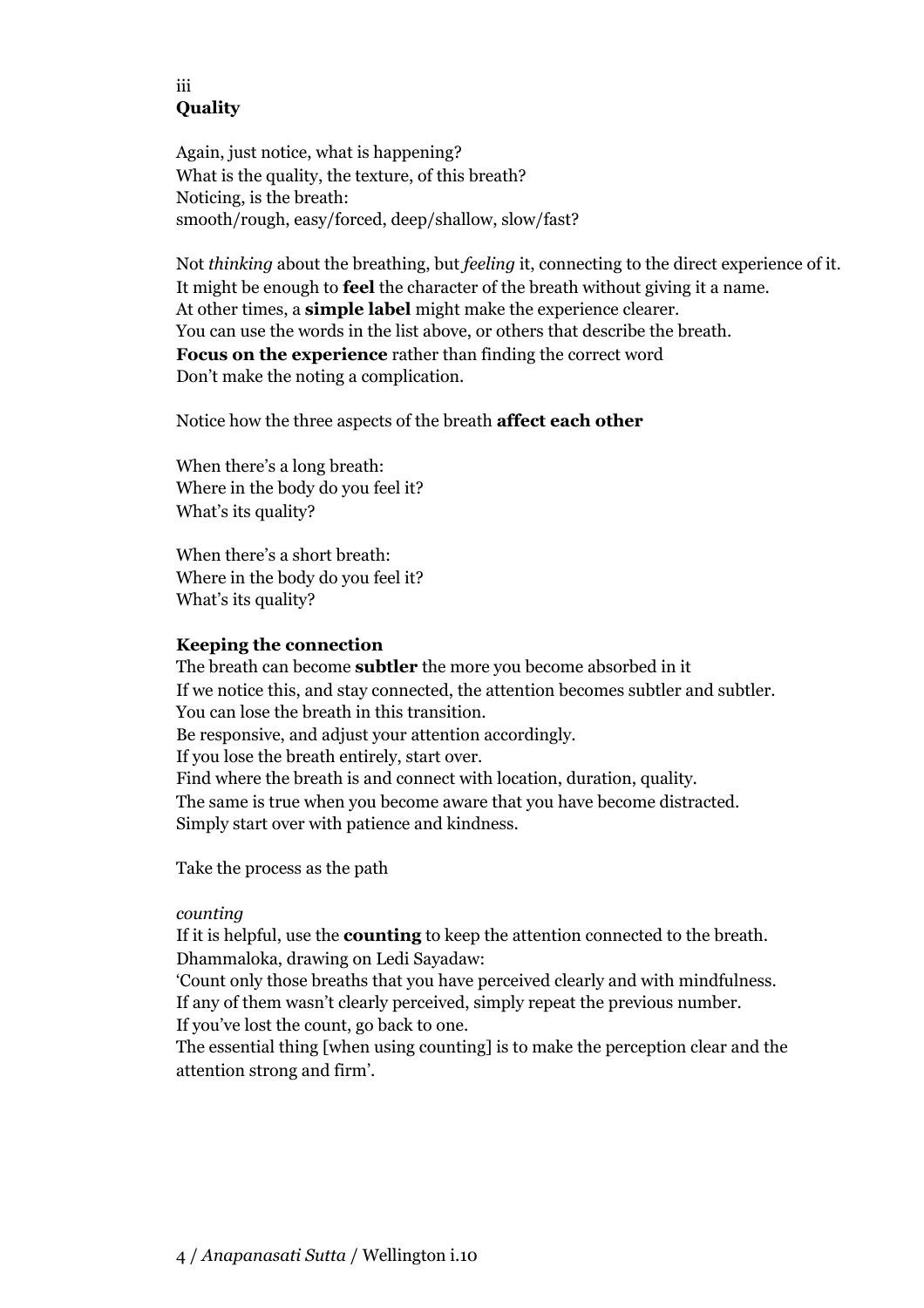# anapanasati sutta: contemplations iii, iv **the body**

*Even this early in the practice, as we begin to perceive certain truths – that attention deepens the breathing, deep breathing relaxes the body – a faith develops that wasn't there before.* Larry Rosenberg

#### **iii**

#### **Sensitive to the whole body…**

Keep a gentle sense of connection to the whole body.

Awareness opening up to the whole body, breath no longer the exclusive object of focus. The breath still there to help us concentrate, and part of overall experience of the body.

Awareness of the body helps to stop us taking a too conceptual approach to the practice, to focus on actual experience

#### **iv**

#### **Calming the whole body…**

Arising as the natural fruit of the third contemplation Our awareness of the body calms (allowing it to be as it is without reacting) The experience of the body itself calms and is less distracting

#### **Calming by Control:**

the breath is the conditioner of the body (*kayasankhara*) Causing the body to calm through the breath calming done through building our attention on the breath Make the effort to keep your attention with the breath moment by moment,

#### **Calming by Release:**

Sensitive to the whole body Letting the body be as it is in each moment Experiencing it with curiosity, kindness, precision, appreciation If there's some aspect of the body we resist being sensitive to we gently soften around that experience and ease into it

#### **The inter-relationship of breath and body and mind**

Noticing to the inter-relationship of breath, body and mind. very act of being aware tends to calm the breath and body Calming the breath and body has the fruit of calming the mind This principle built on later in sutta

The body tetrad provides a *samatha* basis from which subtler stages grow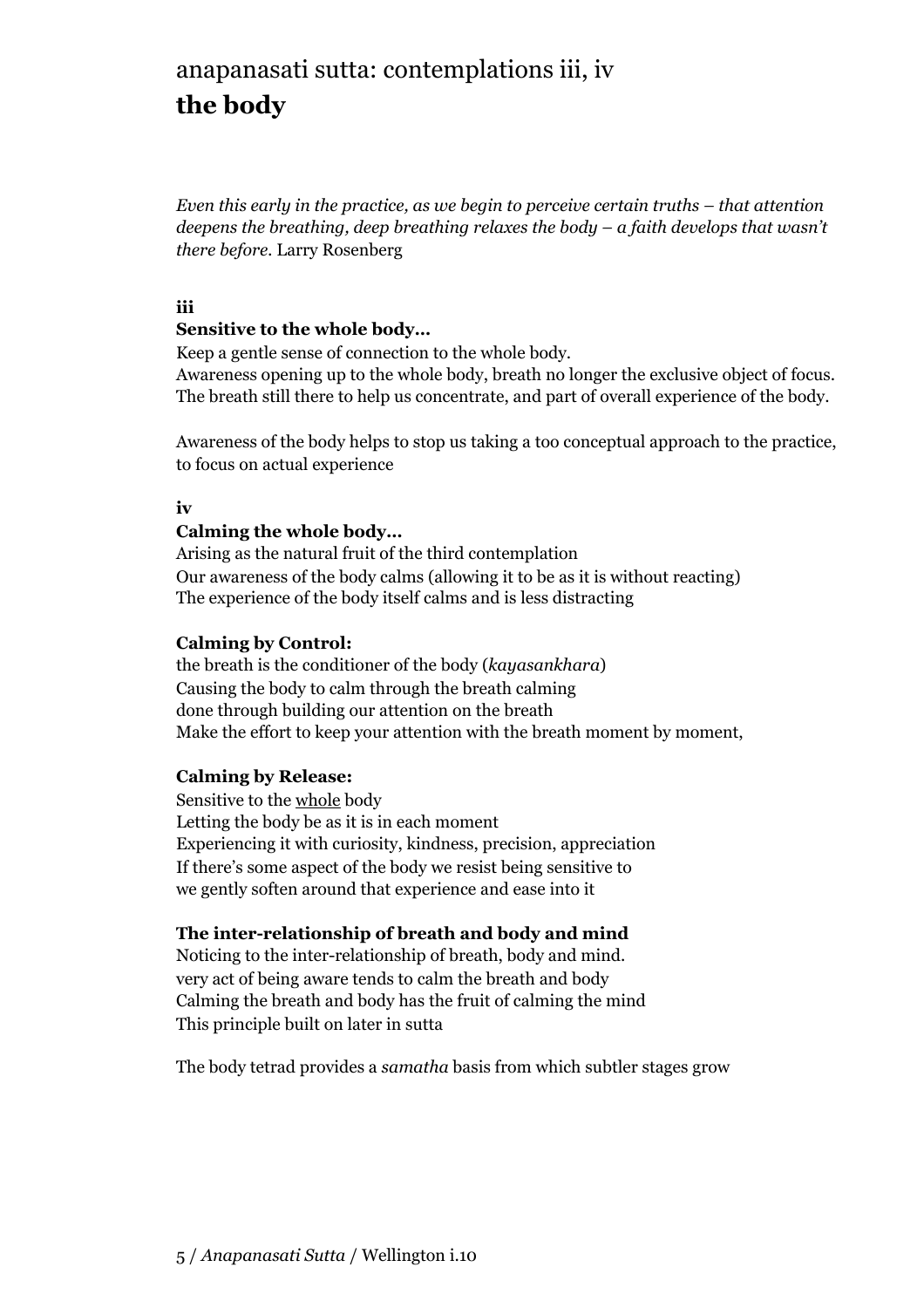# anapanasati sutta: contemplations v, vi **feelings** 1: *pitti + sukha*

*'There is a quality to awareness which feels good and positive in itself. It conveys a sense of realness and aliveness that is enough somehow.* Rigdzin Shikpo

*'There will be a degree of* piti *and* sukha *proportionate to the extent of calming. Thus even those practitioners who are unable to bring about jhana can still manage enough* piti *and* sukha *to practice these steps*.' Buddhadasa Bhikkhu.

1st tetrad encourages connected and sustained awareness of the breath *(vitakka + vicara)*, and a sense of ease and well-being in the breath, body and mind. Now, the second tetrad begins by focusing on the two 'warm' jhana factors of *piti* and *sukha*, to the extent that they are present in the practice.

#### **v**

### **'Sensitive to** *piti* **I breathe in; sensitive to** *piti* **I breathe out'.**

#### **noticing what's there**

Practice by noticing the pleasurable elements in our experience of breath and body, making them the focus of our attention, connected to breath in the background. If no *piti*, go back to mindfulness of breath and body.

Piti is a feeling of delight, pleasure, energy freely moving in the body, mind and emotions. It arises when we start to free restricted or blocked energy

### **vi**

## **'Sensitive to** *sukha* **I breathe in; sensitive to** *sukha* **I breathe out'.**

Sangharakshita describes *sukha* as, 'the apparently causeless feeling of intense happiness which wells up from the depths of one's being when the physical innervations associated with piti have subsided…'

As we bring more awareness to it, as with the breath, *piti* will to tend to quieten, becoming bliss or *sukha* through a process called *passaddhi*, likened to the sound of a gong fading. *Passadhi* is tension release, tranquility, serenity and it absorbs the energy of piti

Bliss or contentment (Pali, *sukha*) , literally, "easy to bear" Tranquil, soothing pleasant vedana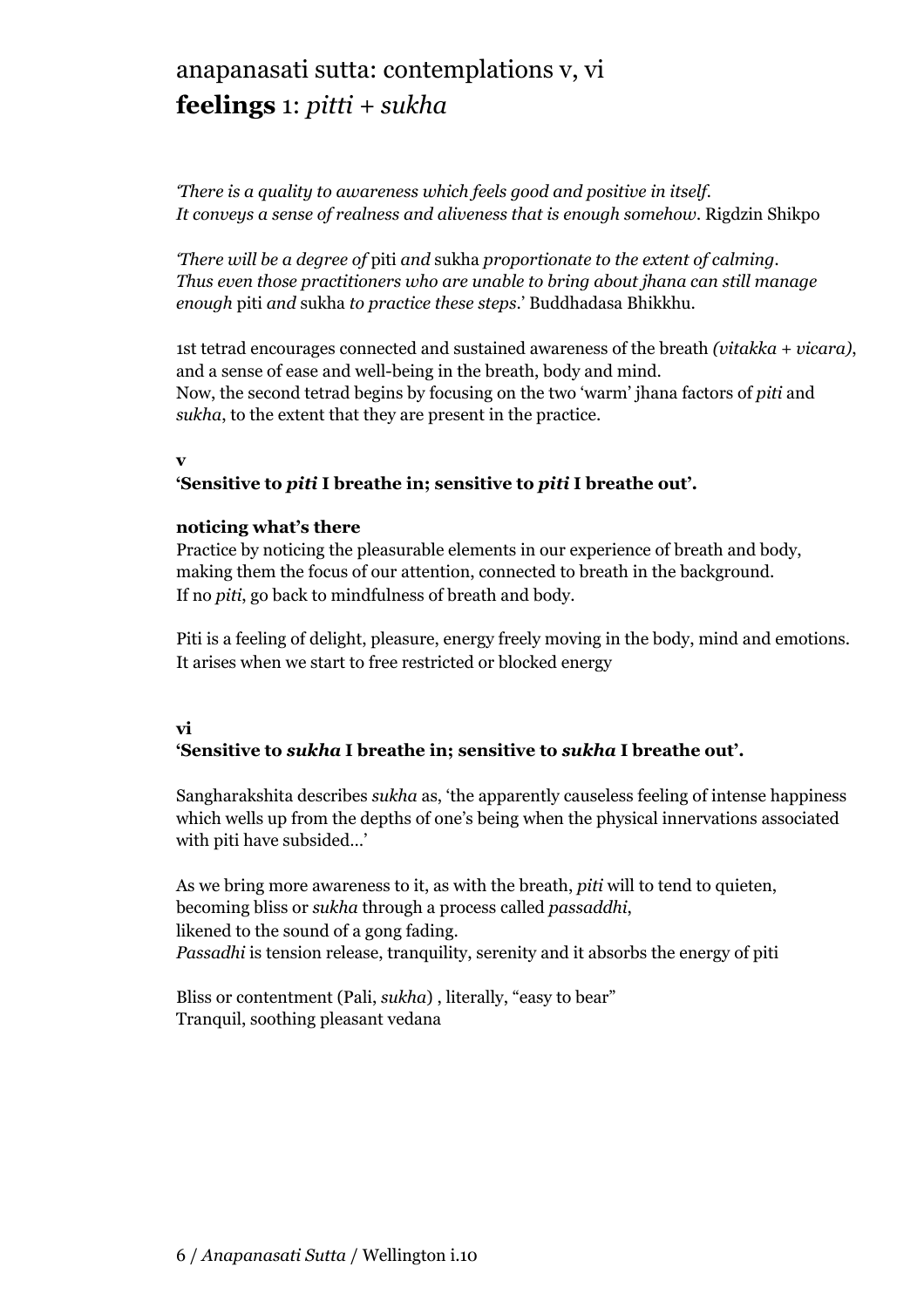# anapanasati sutta: contemplations vii, viii **feelings** 2

*The Pali term* vedana *refers to feeling not in the sense of the emotions, but in terms of sensation.* Vedana *is whatever pleasantness or unpleasantness we might experience in our contact with any physical or mental stimulus.* 

*To understand what we would call emotion, Buddhism looks at the way in which that pleasant or painful feeling is interwoven with our reactions and responses to it. In Buddhist psychology,* vedana *is said to combine with* sankhara*, a volitional quality involving a tendency towards action. It is this combination of sensation with volition that approaches what we would recognize as fully developed emotion.* Sangharakshita

vii

#### **'Sensitive to mental processes, I breathe in / out'**

The word translated by Rosenberg as 'mental processes' is *cittasankhara*, translated by Buddhadasa as 'mind conditioner'. This points to how our pleasant and unpleasant feelings tend to shape our mental states. This is one of the most significant points in Buddhist psychology, where we can choose to move from craving to liberation.

#### viii

#### **'Calming mental processes, I breathe in / out'**

This is the same process at the level of feelings that we saw in the body in the fourth contemplation. We don't force feelings to calm, it's the natural consequence of the awareness we bring to them.

In a way, not the feeling, but our response to it calms:

the open awareness instead of the disturbance of craving or aversion.

### **Working with** *cittasankhara*

#### *Make everything as simple as possible, but not simpler.* Einstein

Generally, keep the meditation as simple as possible. In the previous contemplations, we noticed the specific pleasant vedanas of piti and sukha, and noticed their effect on our awareness. If our meditation is deepening, then stay with the breath, with piti and sukkha, letting our engagement with them deepen.

However, sometimes a feeling is compelling enough to make it difficult to stay with that simple experience, and in that case we can include the feeling in our attention.

#### 1 **noticing**

This is simply noticing that a feeling is present that is catching our awareness and energy, and turning our attention to include it.

Turn towards any feelings with with awareness and openness.

Sometimes it is enough to 'touch and let go': it's enough to simply notice and come back to the breath.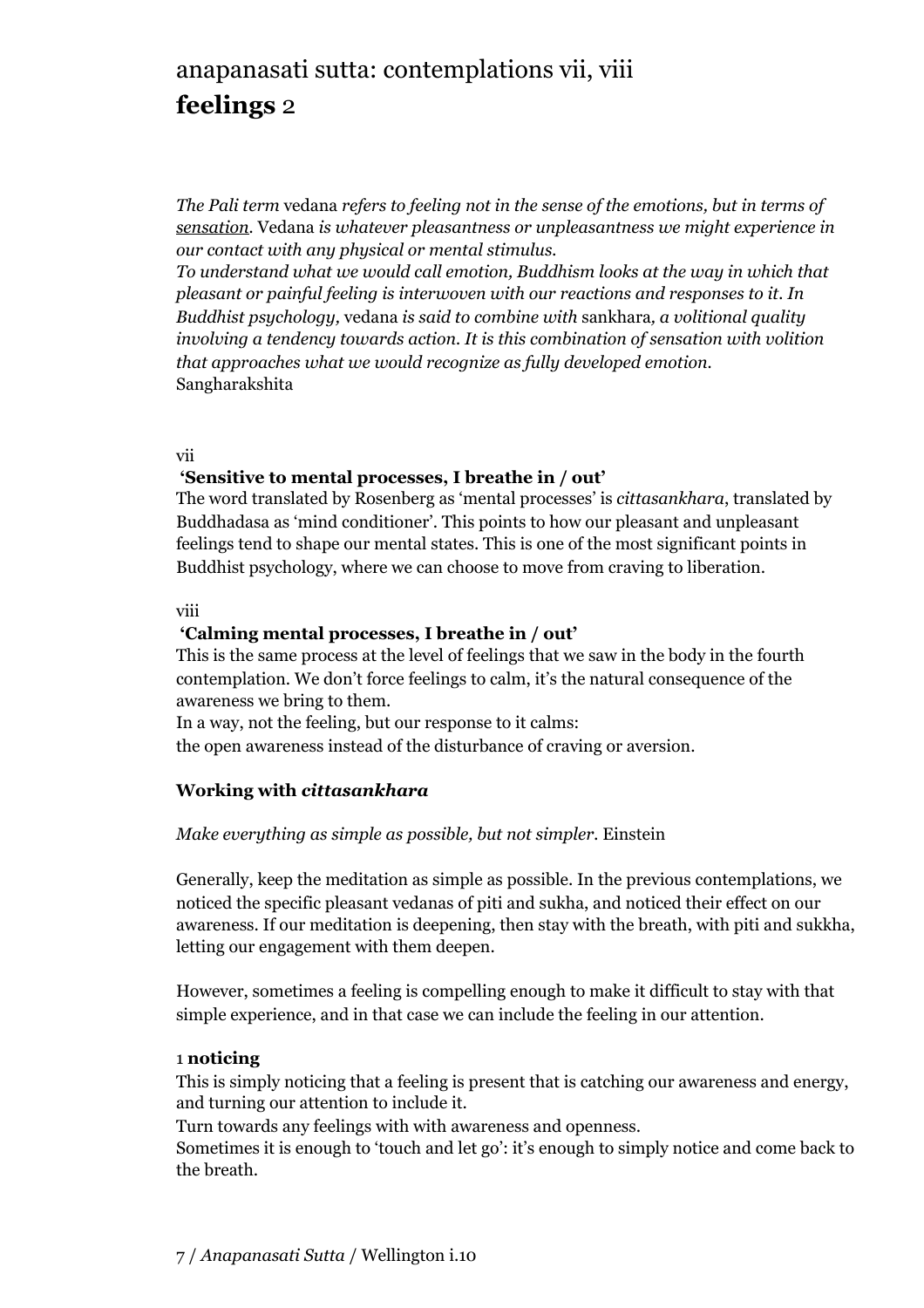#### 2 **connecting**

*All feelings, when felt, are blissful.* Prakasha

Sometimes we need to give feelings more attention. This means bringing to the feeling the same open, connected awareness that we previously brought to the breath and the body.

We're connecting to something alive, intimate. Awareness needs to be kind. There's a strong flavour of metta in this stage of the practice.

The kind awareness is itself transformative, feelings become more open, fluid.

### 3 **calming**

In particular, notice the feelings in the body. Notice any physical sense of tightness, tension, resistance. Breath in to that and let it soften, let the body contain the feeling.

Notice any tendency to in the mind to 'contract' around these feelings Any tendency to cling, to push away. Bringing the same open, kind, even 'accepting' awareness: To pleasant feelings, without wanting to hold onto them To unpleasant feelings, without wanting to resist them To neutral feelings, without wanting to distract ourselves

Looking for a quality of openness, clarity, connection: the mind like a clear blue sky.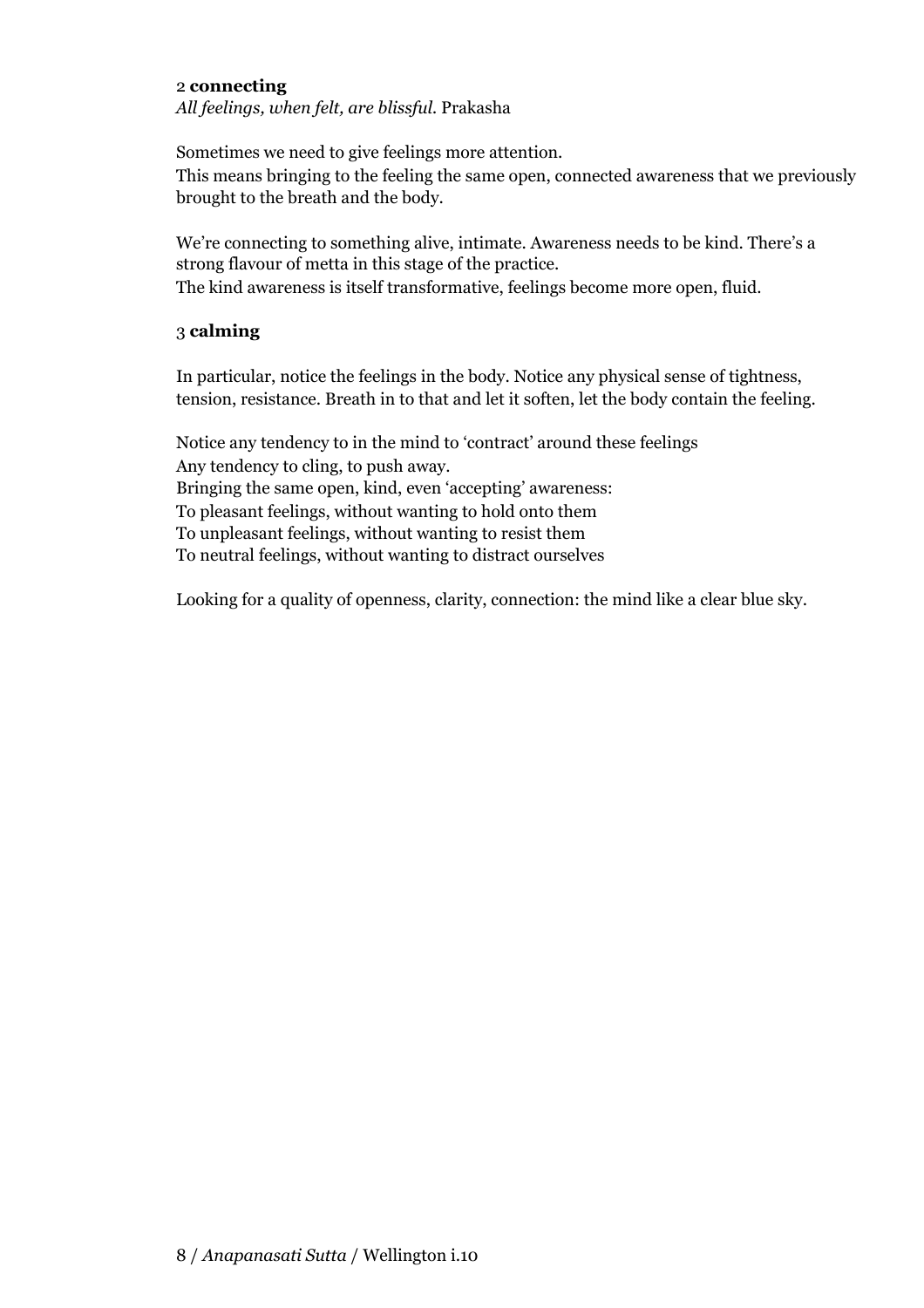# anapanasati sutta: contemplations ix, x, xi, xii **the mind**

*'We are learning to observe these states in a friendly way, instead of identifying with them, resisting them, or rejecting them. The point is to change our mind from a battlefield, where we're always fighting these states, or getting lost in them, to a place of peaceful co-existence.'*

Larry Rosenberg

*Desire is the sense of possessing something of great value which produces well being. We feel that we need to reach out in order to possess it. When we see that the quality of well-being is actually a quality of our own intrinsic being, desire becomes the quality of sensitivity, responsiveness, compassion.*

*Hatred is the quality of striking out to remove obstacles. It is limited by the confused perception of self and other. When those limitations are removed, the essence of that hating energy is not hatred, but the Buddha quality that sees the non-existence of any kind of obstruction.* Rigdzin Shikpo

*"Instead of applying specific antidotes to all the toxins in the mind, one simply tries to stop polluting one's mind-stream with grasping onto afflictive thoughts and emotions."*  Alan Wallace

ix

### **'Sensitive to the mind, I breathe in'/ out**

*citannanupassana*

Bringing attention directly to the mind. Traditionally asked to be aware of a number of qualities: Notice the mind when craving is there and when it is absent Notice the mind when aversion is there and when it is absent Notice the mind when confusion is there and when it is absent

Notice any tendency in the mind of wanting, to pull in, to hold Any tendency to resist, to push away Any tendency of the mind to wander, to move in circles

Are the hindrances present? Is the mind concentrated or not? Is it attached or liberated? Stable? Responsive?

Cf the Satipatthana sutta for a fuller list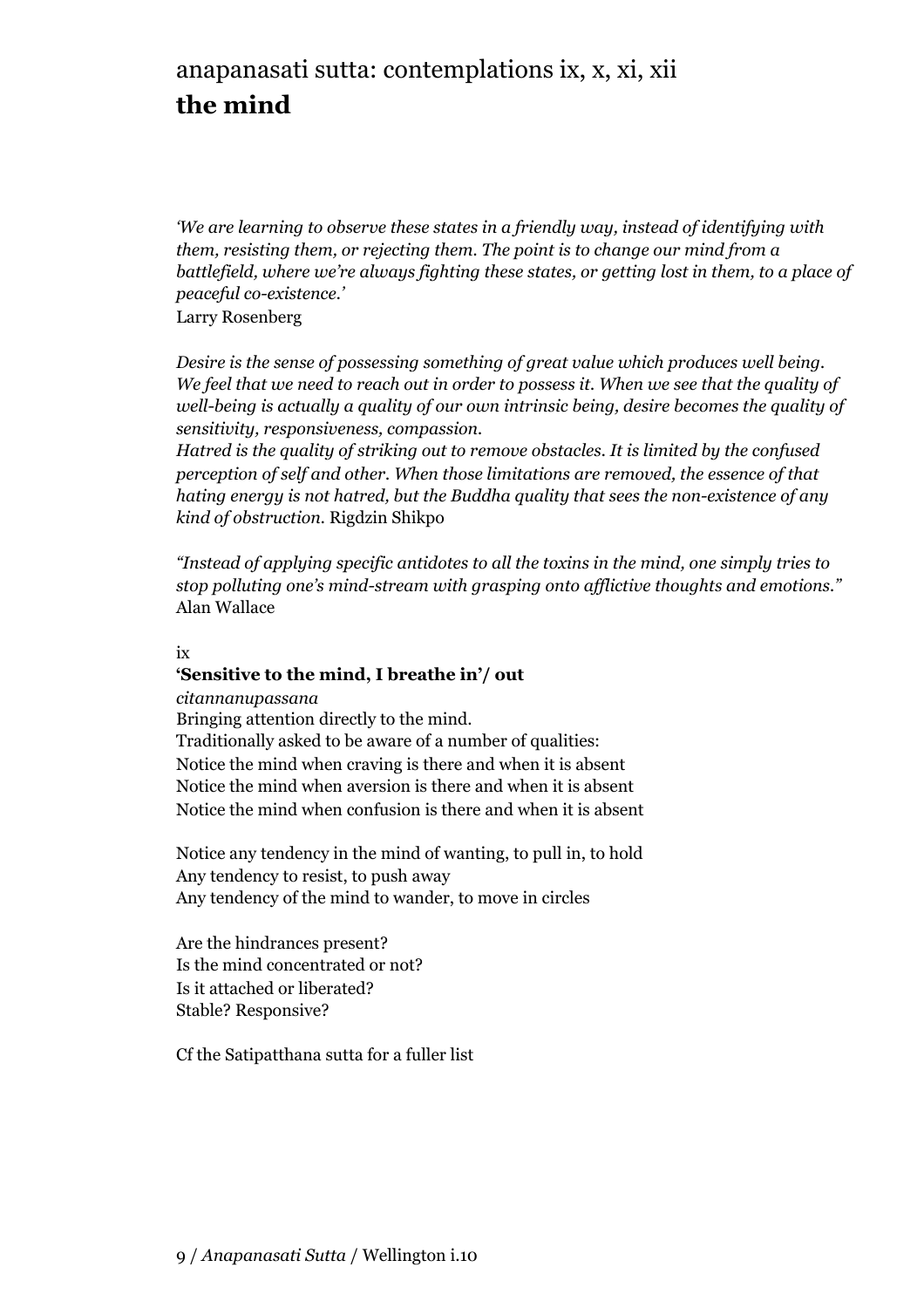x

#### **'Gladdening the mind, I breathe in / out';**

*We touch and recognise what is not wrong in our consciousness; our capacity for being joyful and mindful.* Thich Nhat Hanh

a samatha aspect and a more reflective one

noticing the effect on the mind of the experience of piti and sukha

Noticing the qualities of awareness, calm, joy that we've built up already in the practice. attention strengthens the experience.

Recognising our own capacity for clarity and connection, to the degree that it is present

When the mind is more concentrated, noticing a tendency towards dullness, sinking. Intensifiying the awareness and direct connection to the breath.

xi

### **'Steadying the mind…**

*This is the art of taking care of negative formations, embracing them mindfully.* Thich Nhat Hanh.

Aware of any tendency to want, to push away.

Noticing the concentration that is already in place. Attention deepening that.

When the mind is more concentrated, noticing a subtle tendency towards excitement, drifting: excited by the experience or a little anxious about it. Relaxing and letting go.

#### xii

#### **'Liberating the mind…**

No longer so determined by craving and aversion, a deepening sense of wellbeing, and a more stable concentration.

Growing sense of mind free, not attatched, not caught in experience.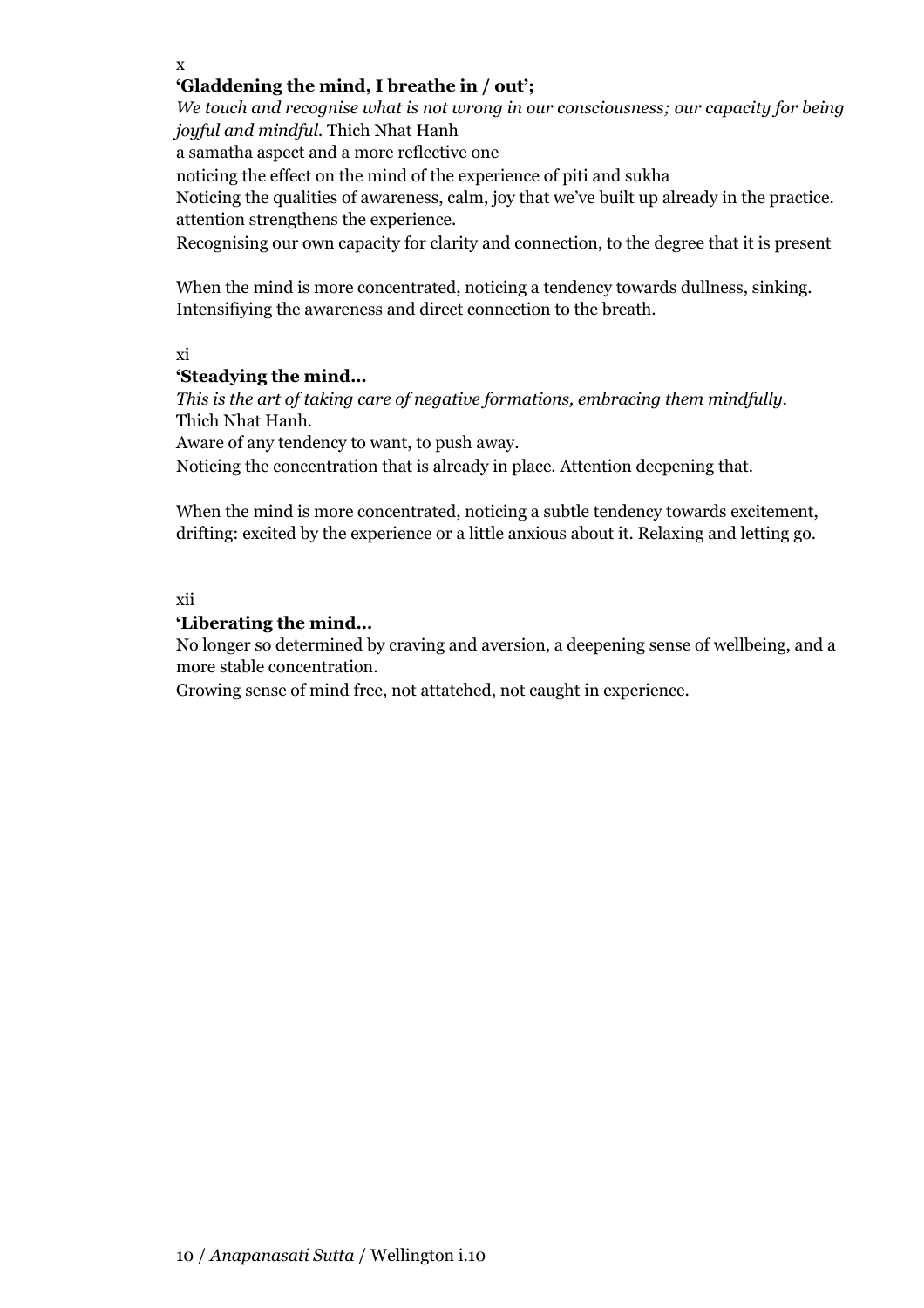# anapanasati sutta: contemplations xiii, xiv, xv, xvi **wisdom**

*If you don't believe Look at September, look at October: The falling leaves cover the ground And fill the rivers*

xiii

### **'Focusing on impermanence, I breathe in / out'.**

*Annicanupassana* 

*Annica,* of course, is impermanence. *Annicanupassana* means to focus on, reflect on impermanence.

Its not a reflection about impermanence, but a direct attention to the unfolding flow of experience, that grows directly out of the open awareness of the previous stages. We practice by taking attention to the previous contemplations, this time noticing particularly the impermanence of each of them, aware of the arising, the changing sensations, and the ceasing of each one.

xiv

### **'Focusing on disentanglement…'**

*Viraganupassana, vi* not*, raga* attachment

Describing the opposite of passionate attachment.

Perhaps the most evocative translation of viraga is disentanglement,

We start to see how we've been caught in experience, how we've identified with it and, the key instruction here, we let it go.

It's not mine, it's not me

#### xv

### **'Focusing on cessation…**

*Nirodhanupassana*.

*Nirodha*, cessation, in context of four noble truths, synonymous with nirvana. The culmination of the previous contemplation.

Cessation of attachment. The ending of *dukkha*.

### xvi

### **'Focusing on relinquishment…**

*Patinissaganupassana*, literally 'contemplating giving up, giving back'

*'It's not me; it's not mine. I let it go, give it back' from* The six element practice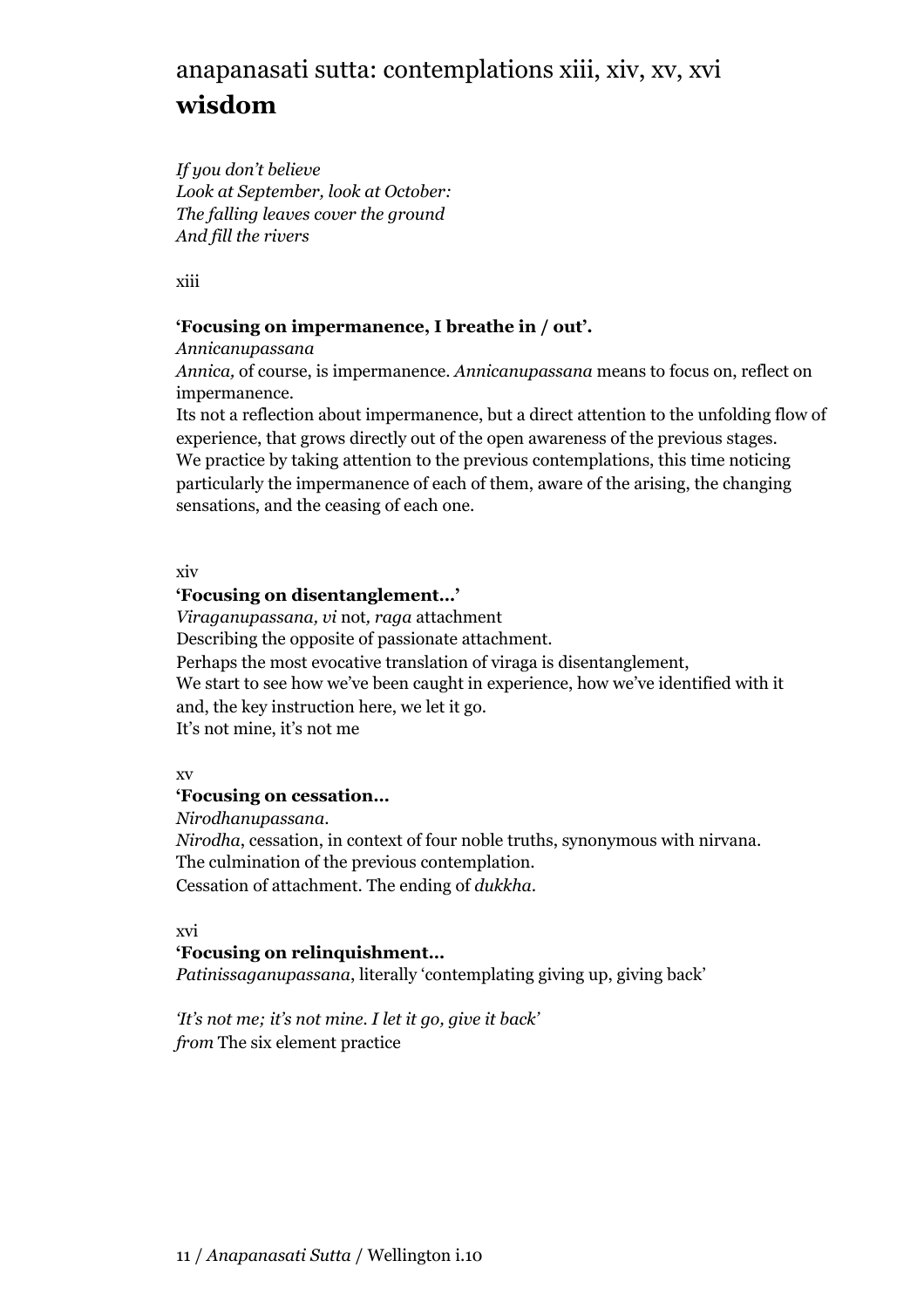## anapanasati sutta: **the short form**

'*Try to be mindful, and let things take their natural course. Then your mind will become still in any surroundings, like a clear forest pool. All kinds of wonderful, rare animals*  will come to drink at the pool, and you will clearly see the nature of all things. You will *see many strange and wonderful things come and go, but you will be still'.* Ajahn Chah

**1**

#### **connecting with the breath**

aware of the breath until a certain level of concentration and calm

**2**

#### **open the awareness to whatever arises**

things in experience calling your attention, give same full open awareness as gave breath. don't go looking for them, but if something strong is there, present to it.

#### **3**

#### **notice the impermanent nature of what we're aware of** and let it go



#### **The four remainings**

remain with the body like a mountain remain with the heart openlike a child gazing with wonder out across an ocean remain with a mind like a clear blue sky remain with the senses like a mirror

You might find this a useful brief preparation, as a way to connect with the four satipatthanas